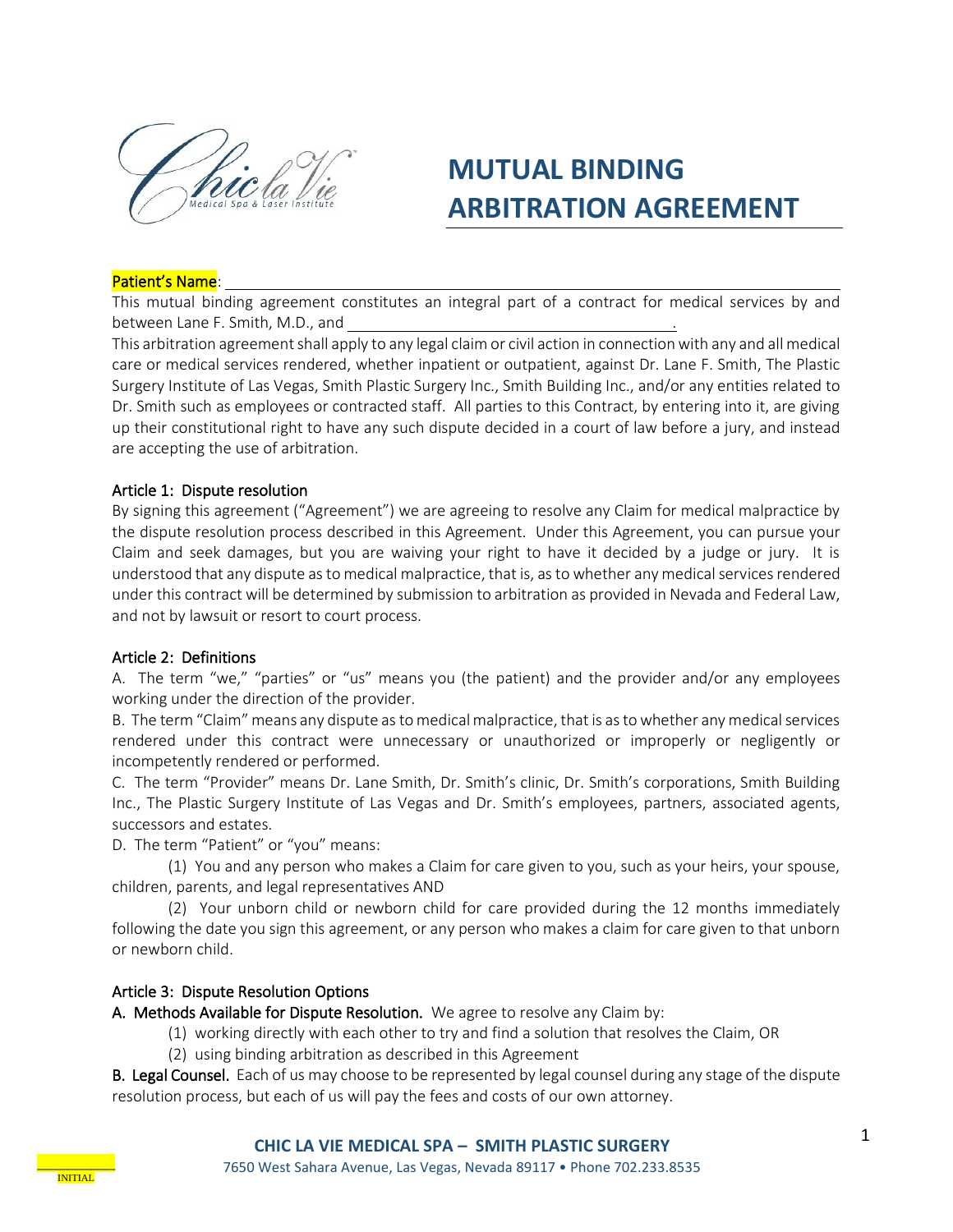C. Arbitration. Final Resolution. If working with the provider does not resolve your Claim, we agree that your Claim will be resolved through binding arbitration will be final.

## Article 4: How to Arbitrate a Claim

A. Notice. To make a Claim under this Agreement, a written notice must be sent to the provider by certified mail before the statute of limitations for malpractice claims according to Nevada law has expired. The written notice must describe the nature of the claim. In accordance with Nevada law, in order to begin a malpractice claim, an affidavit from a medical expert stating that malpractice has occurred must be obtained. Therefore, it is agreed that the notice to arbitrate a Claim must include a copy of the affidavit of the medical expert stating that malpractice has occurred. A notice sent without an affidavit of the medical expert witness will be deemed incomplete and not valid.

B. Arbitrators. Within 60 days of receiving by Notice the provider will contract you. If you and the Provider cannot reach an agreement by working together, we will start the process of choosing arbitrators. There will be three arbitrators unless we agree that a single arbitrator may resolve the claim.

(1) Appointed arbitrators. You will appoint an arbitrator of your choosing and all Providers will jointly appoint an arbitrator of their choosing.

(2) Jointly-Selected Arbitrator. You and the Provider(s) will then jointly appoint an arbitrator (the "Jointly Selected Arbitrator"). Since this is a question regarding medical malpractice, all parties agree that it is important that one of the arbitrators have a medical background in order to properly evaluate the claim. Therefore, it is agreed by all parties, that the Jointly Selected Arbitrator must be a medical doctor with a background in the medical field pertinent to the claim, in most cases, a plastic surgeon.

C. Arbitration Expenses. You will pay the fees and cost of the arbitrator you appoint and the Provider(s) will pay the fees and costs of the arbitrator the Provider(s) appoints. Each of us will also pay one-half the fees and expenses of the Jointly Selected Arbitrator and any other expenses of the arbitration panel.

D. Final and Binding Decision. A majority of the three arbitrators will make a final decision on the Claim. The decision shall be consistent with Nevada law and Federal Law.

E. All Claims May be Joined. Any person or entity that could be appropriately named in a court proceeding ("Joined Party") is entitled to participate in this arbitration as long as that person or entity agrees to be bound by the arbitration decision ("Joinder"). Joinder may also include Claims against persons are entities that provided care prior to the signing date of the Agreement. A "Joined Party" does not participate in the selection of the arbitrators but is considered a "Provider" for all other purposed of this Agreement.

Article 5: Liability and Damages May Be Arbitrated Separately. At the request of the "Provider" the issues of liability and damages can be arbitrated separately. If the arbitration panel finds liability, the "Provider" may agree to either continue to arbitrate damages with the initial panel or may cause that a second panel be selected for considering damages.

### Article 6: Venue/Governing Law

The arbitration hearings will be held in a place agreed to by the parties. If the parties cannot agree, the hearings will be held in Las Vegas, Nevada.